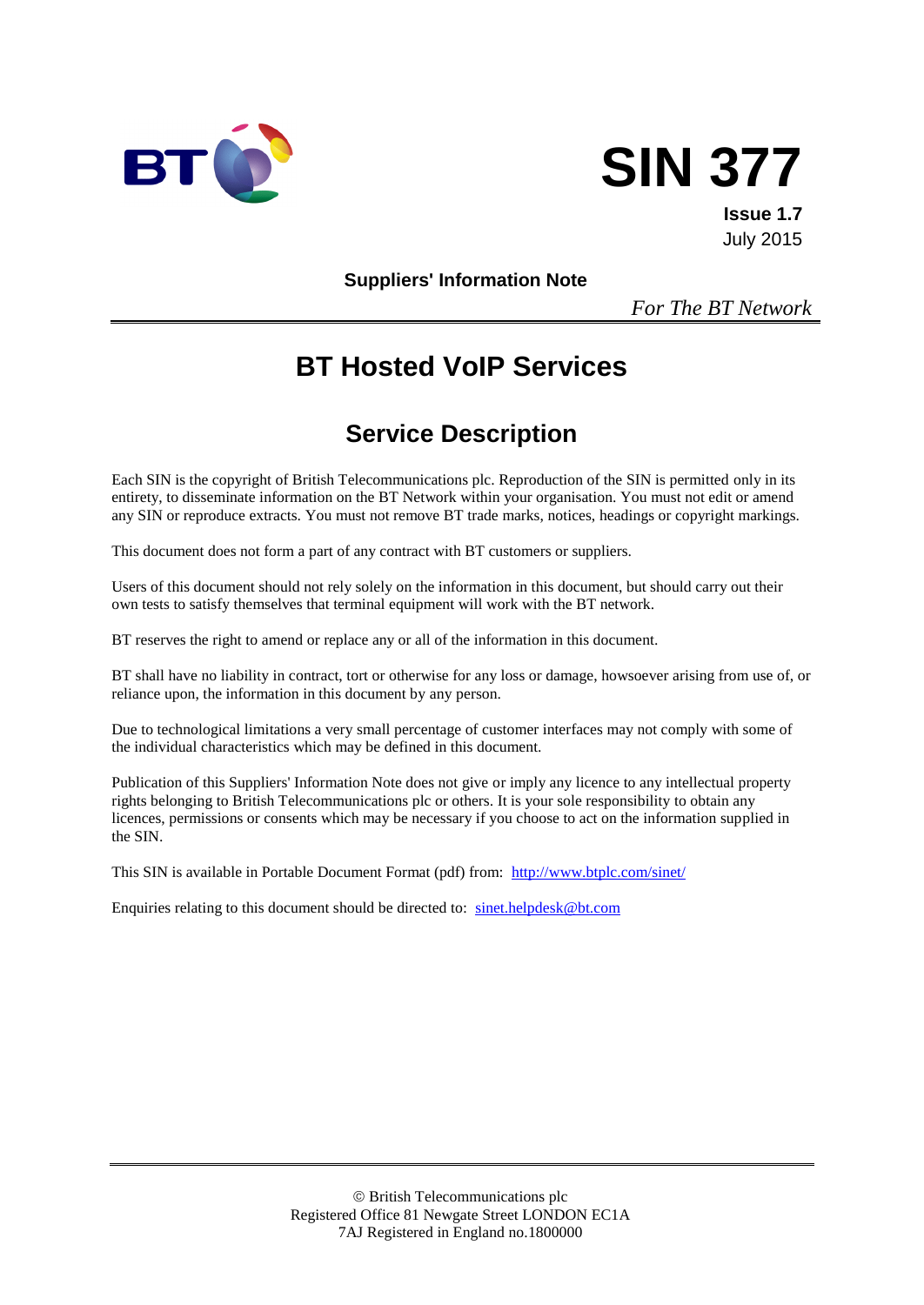# **CONTENTS**

| 1.         |                         |  |
|------------|-------------------------|--|
| 2.         |                         |  |
| 3.         |                         |  |
| 4.         |                         |  |
| 5.         |                         |  |
| 5.1        | 5.1.1                   |  |
| 5.2        | 5.1.2<br>5.1.3          |  |
|            | 5.2.1<br>5.2.2          |  |
|            | 5.2.3<br>5.2.4<br>5.2.5 |  |
| 5.3        |                         |  |
| 6.         |                         |  |
| 7.         |                         |  |
| 7.1<br>7.2 |                         |  |
| 8.         |                         |  |
| 9.         |                         |  |
|            |                         |  |
|            |                         |  |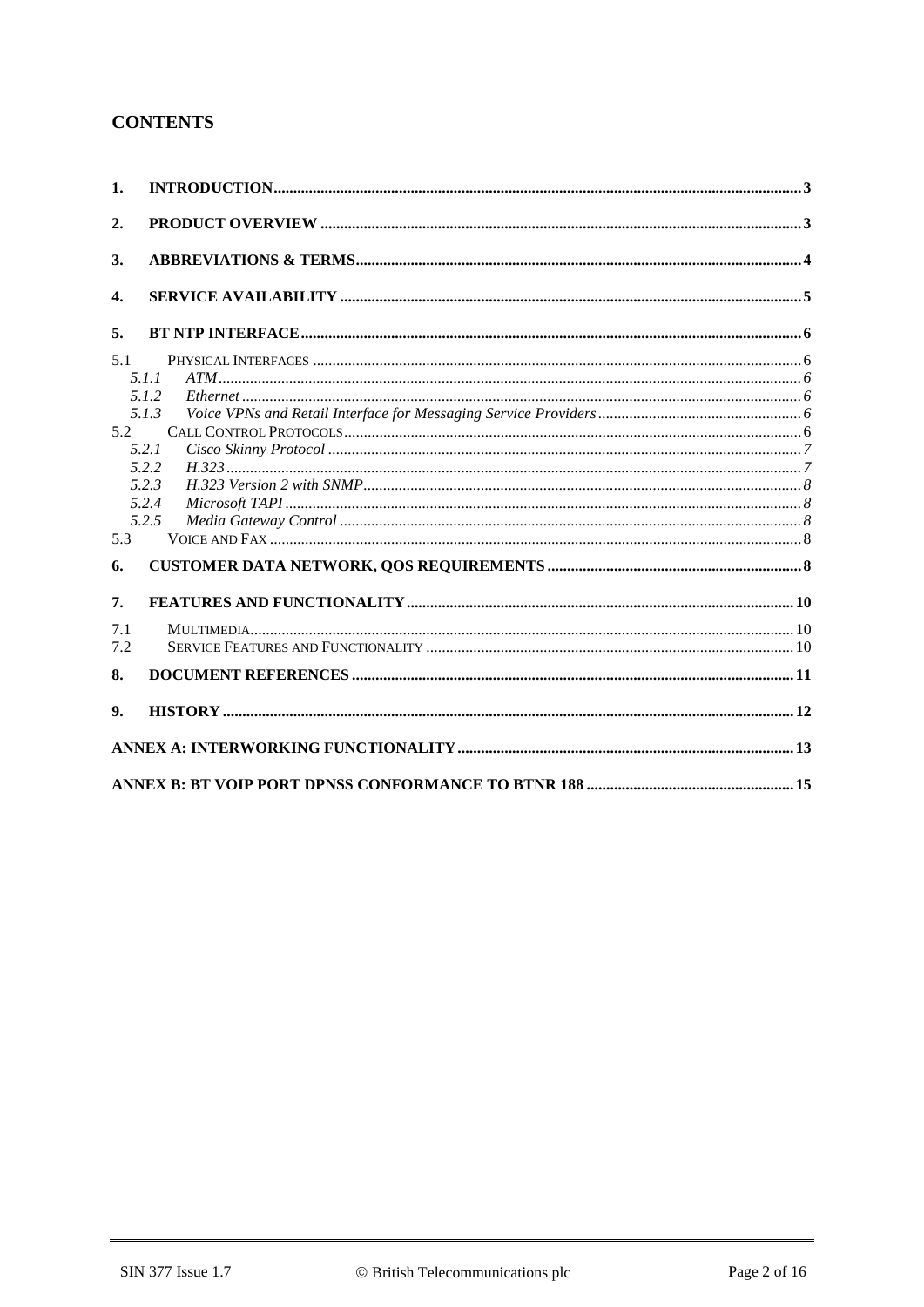# **1. Introduction**

This Suppliers Information Notification document provides information for the BT Hosted VoIP services, BT Multimedia VoIP and BT VoIP Port.

## **2. Product Overview**



# **Figure 1 BT Hosted VoIP Service, Schematic**

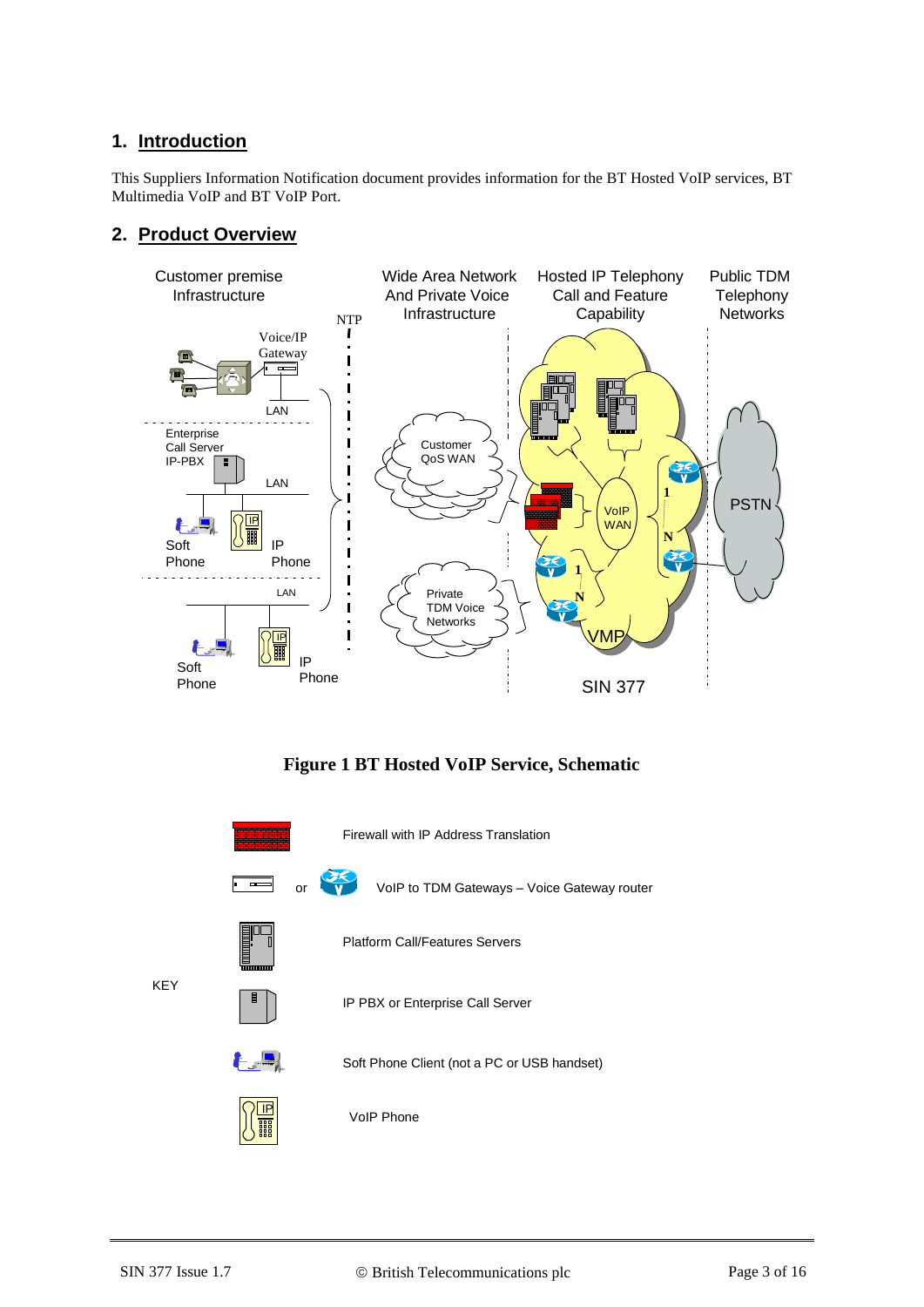The BT Hosted Voice Over IP (VoIP) products provide the benefits of VoIP, multimedia and collaborative working to customers who want to further the capabilities of their existing data networks or IP infrastructure. BT Multimedia VoIP is a Network-Hosted Centrex type service, which is delivered by BT's VoIP & Multimedia Platform (VMP) and is available on a national basis. BT VoIP Port is a PBX connectivity product which compliments the BT Multimedia VoIP offering.

These services connect to a customer data network. Customers will be responsible for the provisioning and maintenance of their private data network to support the real-time VoIP services. It is preferable that private data networks use quality of service mechanisms in order to deliver VoIP data without delay to the voice packets, thus ensuring a desirable voice quality is experienced by the users. Call Servers within the BT VoIP & Multimedia Platform will provide call control to the voice and multimedia services enabling the voice terminals to use conventional E.164 telephone numbers.

Multimedia VoIP users will be able to "upgrade" any call in real time, to Multimedia, without having to start any additional programs or enter any additional information (such as end-user address). Multimedia, in this context, is defined to include the following real time end-to-end services:

- Video
- White-boarding
- File Transfer
- Document Sharing
- Application Sharing

More advanced features include click-to-call capability from PC-based directories. This includes both personal address books and corporate directories, where these are available to inter-work with the service. Customers can choose to combine the Multimedia benefits of the PC and the voice capabilities of the IP phones. By controlling the IP phone from the PC, users can make use of directory-enabled calling, use the IP phone for voice, and seamlessly interact with their PC for more advanced features such as multimedia.

The BT Multimedia VoIP service will also enable different customers who are hosted on its service to hold Multimedia calls between one another. Additionally, the VoIP & Multimedia Platform will inter-work with Voice VPNs (TDM based private voice networks) providing an evolution plan for customers who already utilise these voice capabilities.

Initially connection to all other PTO networks will be achieved using existing BT Wholesale C7 Interconnect links enabling BT Hosted VoIP customers to communicate (voice only) with customers of any other operator. Calls to the PSTN will be delivered using standard circuit switched signalling.

| Call Manager | Controls and manages users real time voice and multi-media applications.                                                                                                                                                                                                                                                                                                                                                                                                                                                                                                                                                                                                                      |
|--------------|-----------------------------------------------------------------------------------------------------------------------------------------------------------------------------------------------------------------------------------------------------------------------------------------------------------------------------------------------------------------------------------------------------------------------------------------------------------------------------------------------------------------------------------------------------------------------------------------------------------------------------------------------------------------------------------------------|
| Centrex      | A service provided by the public telecommunications operator as an alternative to customers<br>having their own Private Branch Exchange (PBX), with the service providing the switching of<br>calls between terminals on the customer's site as well as calls to and from other users of the<br>PSTN.                                                                                                                                                                                                                                                                                                                                                                                         |
| Dial Plans   | These are only applicable to the integration of PABXs into the service offering. As with<br>traditional voice networks, BT Hosted VoIP customers will also have a private number plan.<br>In traditional networks, the private dial plan is made up of $2 \text{ key components}$ ; an SLC (site<br>location code) and an extension number. The SLC is used to identify the location of the site<br>where the extension exists. The extension digits define the termination within the site.<br>BT Hosted VoIP follows these guidelines. For BT Hosted VoIP, each BT MM VoIP user will<br>have an on-net extension number. Where necessary, to allow interworking, users will have an<br>SLC. |

## **3. Abbreviations & Terms**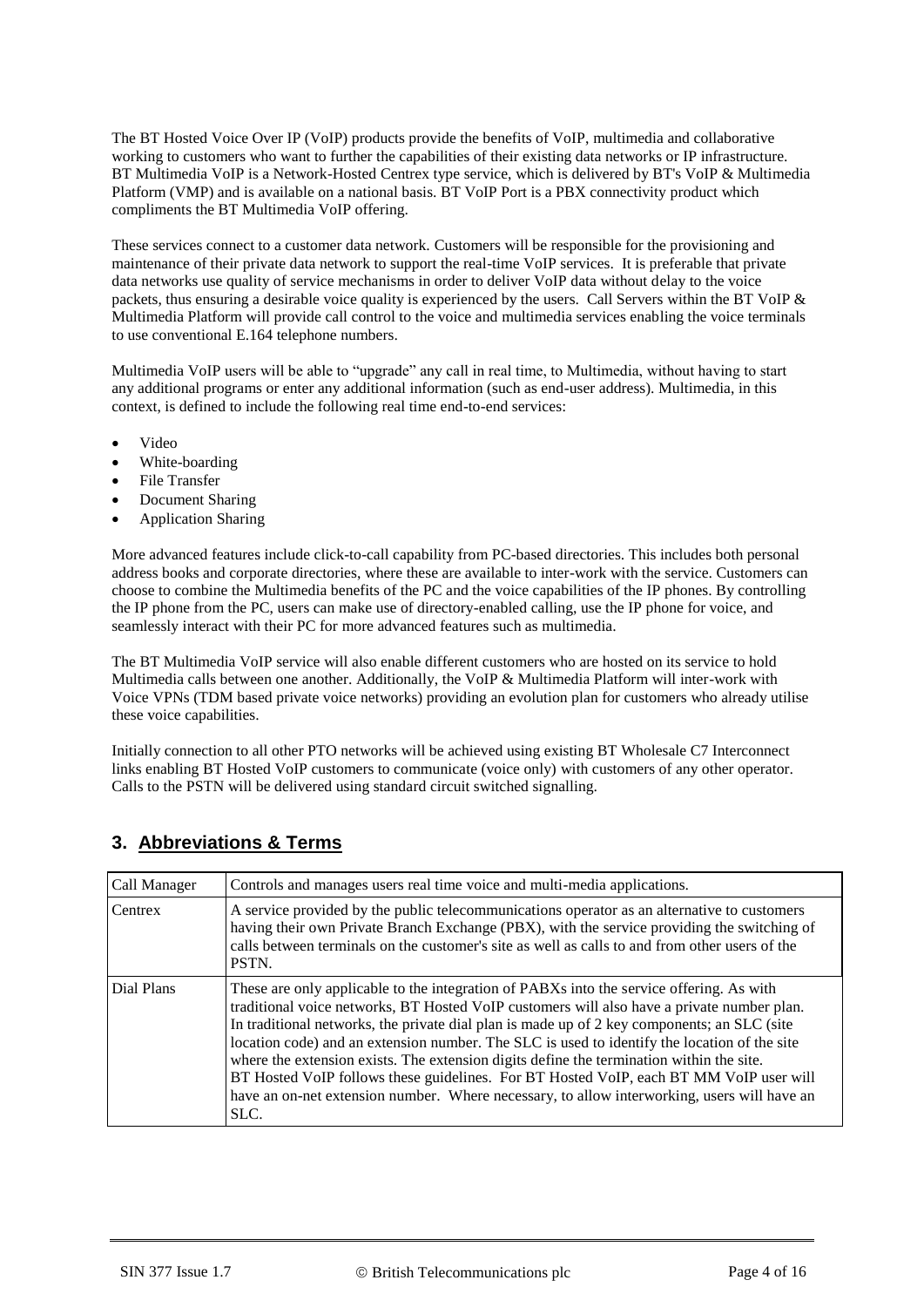| <b>Extra-net Calling</b> | Extra-net (IP) calls can be made to other users within other customer's networks connected to the<br>BT Voice & Multimedia Platform.<br>These calls utilise the feature-sets (Table 1) that are implemented through the use of the H.323<br>protocol.                                                                                                                                                                                                                                                                                                                                                                                                                                              |  |  |  |
|--------------------------|----------------------------------------------------------------------------------------------------------------------------------------------------------------------------------------------------------------------------------------------------------------------------------------------------------------------------------------------------------------------------------------------------------------------------------------------------------------------------------------------------------------------------------------------------------------------------------------------------------------------------------------------------------------------------------------------------|--|--|--|
| $\rm IP$                 | Internet Protocol.                                                                                                                                                                                                                                                                                                                                                                                                                                                                                                                                                                                                                                                                                 |  |  |  |
| <b>MS TAPI</b>           | MICROSOFT Telephony Application Programmers Interface.                                                                                                                                                                                                                                                                                                                                                                                                                                                                                                                                                                                                                                             |  |  |  |
| Off-net Calling          | Full PSTN break-in and break-out is available as part of the service.<br>These calls utilise the feature-sets (Table 1) that are implemented through the use of the H.323<br>protocol.<br>Calls to the PSTN are voice services only, the multi-media aspects of H.323 are not currently<br>supported within the PSTN.                                                                                                                                                                                                                                                                                                                                                                              |  |  |  |
| <b>On-net Calling</b>    | On-net (IP) calls can be made to other users within the customer's network.<br>These calls utilise the feature-sets (Table 1) that are implemented through the use of the Cisco<br>Skinny or H.323 protocols.<br>On-net calls can include voice calls to a PABX whose numbering plan is integrated with the<br>service, functionality is then limited to that shown in Table 1.                                                                                                                                                                                                                                                                                                                    |  |  |  |
| <b>NTP</b>               | <b>Network Termination Point.</b>                                                                                                                                                                                                                                                                                                                                                                                                                                                                                                                                                                                                                                                                  |  |  |  |
| <b>PABX</b>              | Private Automatic Branch Exchange.                                                                                                                                                                                                                                                                                                                                                                                                                                                                                                                                                                                                                                                                 |  |  |  |
| <b>PSTN</b>              | Public Switched Telephone Network.                                                                                                                                                                                                                                                                                                                                                                                                                                                                                                                                                                                                                                                                 |  |  |  |
| QoS                      | Quality of Service.                                                                                                                                                                                                                                                                                                                                                                                                                                                                                                                                                                                                                                                                                |  |  |  |
| <b>SNMP</b>              | Simple Network Management Protocol.                                                                                                                                                                                                                                                                                                                                                                                                                                                                                                                                                                                                                                                                |  |  |  |
| SoftPhone                | For BT Multimedia VoIP, an IP SoftPhone can be used as a stand-alone telephone to place and<br>receive all calls through a computer rather than an IP Phone. In this mode, the media stream is<br>terminated by the computer. This means that the computer "rings" in response to an incoming<br>call. A computer headset or computer handset will be required to speak and listen during a call.<br>The microphone and speaker volume is controlled by the volume controls on the IP SoftPhone<br>user interface.<br>To use an IP SoftPhone as a stand-alone telephone, a PC must have a full-duplex sound card with<br>the proper drivers installed, and a computer headset or computer handset. |  |  |  |
| <b>TDM</b>               | Time Division Multiplex.                                                                                                                                                                                                                                                                                                                                                                                                                                                                                                                                                                                                                                                                           |  |  |  |
| <b>VMP</b>               | VoIP & Multimedia Platform.                                                                                                                                                                                                                                                                                                                                                                                                                                                                                                                                                                                                                                                                        |  |  |  |
| VoIP                     | Voice over Internet Protocol.                                                                                                                                                                                                                                                                                                                                                                                                                                                                                                                                                                                                                                                                      |  |  |  |
| <b>VPN</b>               | Virtual Private Network - these are used by a company or private group to make inter-site<br>connections either for telephone speech or data as if there were dedicated leased lines between<br>these sites. The equipment used is located within the public telecommunications operators'<br>premises and forms an integral part of the public network, but is software-partitioned to allow<br>for a genuinely private network.                                                                                                                                                                                                                                                                  |  |  |  |
| TM                       | indicates it is a trade mark.                                                                                                                                                                                                                                                                                                                                                                                                                                                                                                                                                                                                                                                                      |  |  |  |
| $^\circledR$             | indicates it is a registered trade mark.                                                                                                                                                                                                                                                                                                                                                                                                                                                                                                                                                                                                                                                           |  |  |  |

# **4. Service Availability**

The service is available (where capacity exists) anywhere within the UK, at locations where the customer has a private data network.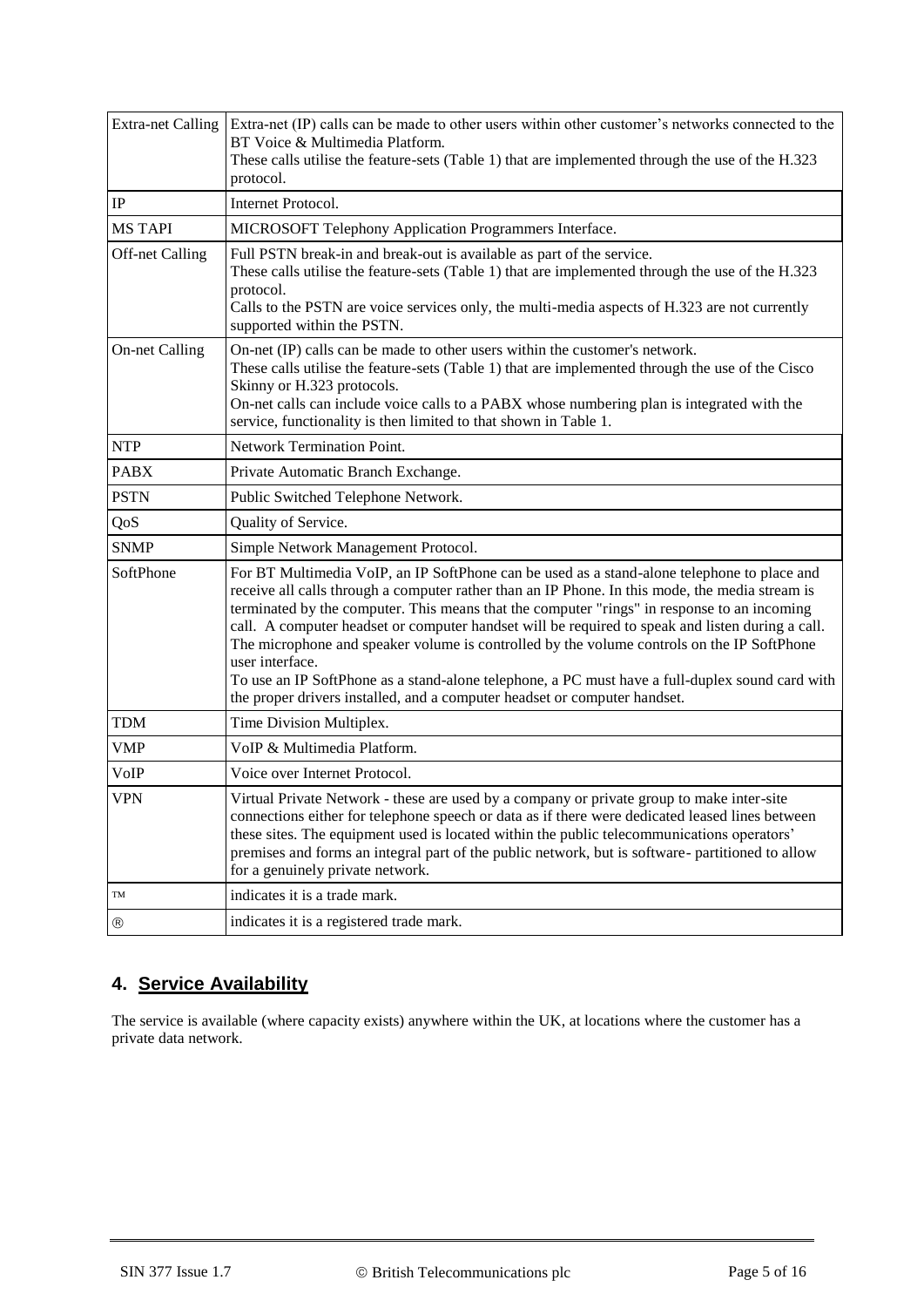# **5. BT NTP Interface**

## **5.1 Physical Interfaces**

## **5.1.1 ATM**

The ATM interface used for the delivery of this service has all the attributes of the BT CellStream service, technical details of the ATM interface can be found in SIN 264 (current issue available from <http://www.btplc.com/sinet/> ).

## **5.1.2 Ethernet**

#### 5.1.2.1 BT Internet Protocol Transport Services

Delivery will also be available using the BT QoS enabled wide area network services, offering an Ethernet interface as described in SIN 302 BT Internet Protocol Transport Services and SIN386 IP Clear. (Current issues available from [http://www.btplc.com/sinet/\)](http://www.btplc.com/sinet/).

#### **5.1.3 Voice VPNs and Retail Interface for Messaging Service Providers**

#### 5.1.3.1 Featurenet, Embark, and PABX interworking

Customers using Featurenet (SIN 357) or Embark (SIN324) will be able to integrate their Voice VPN networks and private numbering plans with sites connected to the BT Hosted VoIP Services. This will allow the two networks to appear as one virtual network for each individual customer.

#### **5.1.3.1.1 2048 kbit/s Digital Private Network Signalling System No 1 Interface**

The gateway will support E1, 2048 kbit/s, G.703 interface with G.704 framing with either RJ45 120 Ohm or BNC 75 Ohm connection. The signalling is compliant to BTNR188 Issue 6 - including Update Sheet Sept. '96, see Annex B.

#### **5.1.3.1.2 PABX connectivity**

#### 5.1.3.1.2.1 2048 kbit/s(E1) G.711 (A law) ETSI PRI interface

The gateway will support E1, 2048 kbit/s, G.703 interface with G.704 framing with either RJ45 120 Ohm or BNC 75 Ohm connection.

Signalling is compliant to ETS 300 403-1/C1 [ITU-T Q.931] (see <http://www.btplc.com/sinet/> SIN 261 for further, more detailed references).

#### 5.1.3.1.2.2 2048kbit/s Digital Private Network Signalling System no.1

The gateway will support E1, 2048kbit/s, G.703 interface with G.704 framing with either RJ45 120 Ohm or BNC 75 Ohm connection. The signalling is compliant to BTNR188 Issue 6 - including Update Sheet Sept. '96, See annex B.

# **5.2 Call Control Protocols**

The BT Multimedia VoIP and BT VoIP Port services supports four customer interface types which interwork with IP Phones and Softphones, and for BT VoIP Port gateway devices such as Q.931, these are:-

- Cisco proprietary, Skinny terminal access,
- $\bullet$  H.323 Version 2.
- H.323 Version 2 with SNMP,
- Microsoft TAPI client.
- Media Gateway Control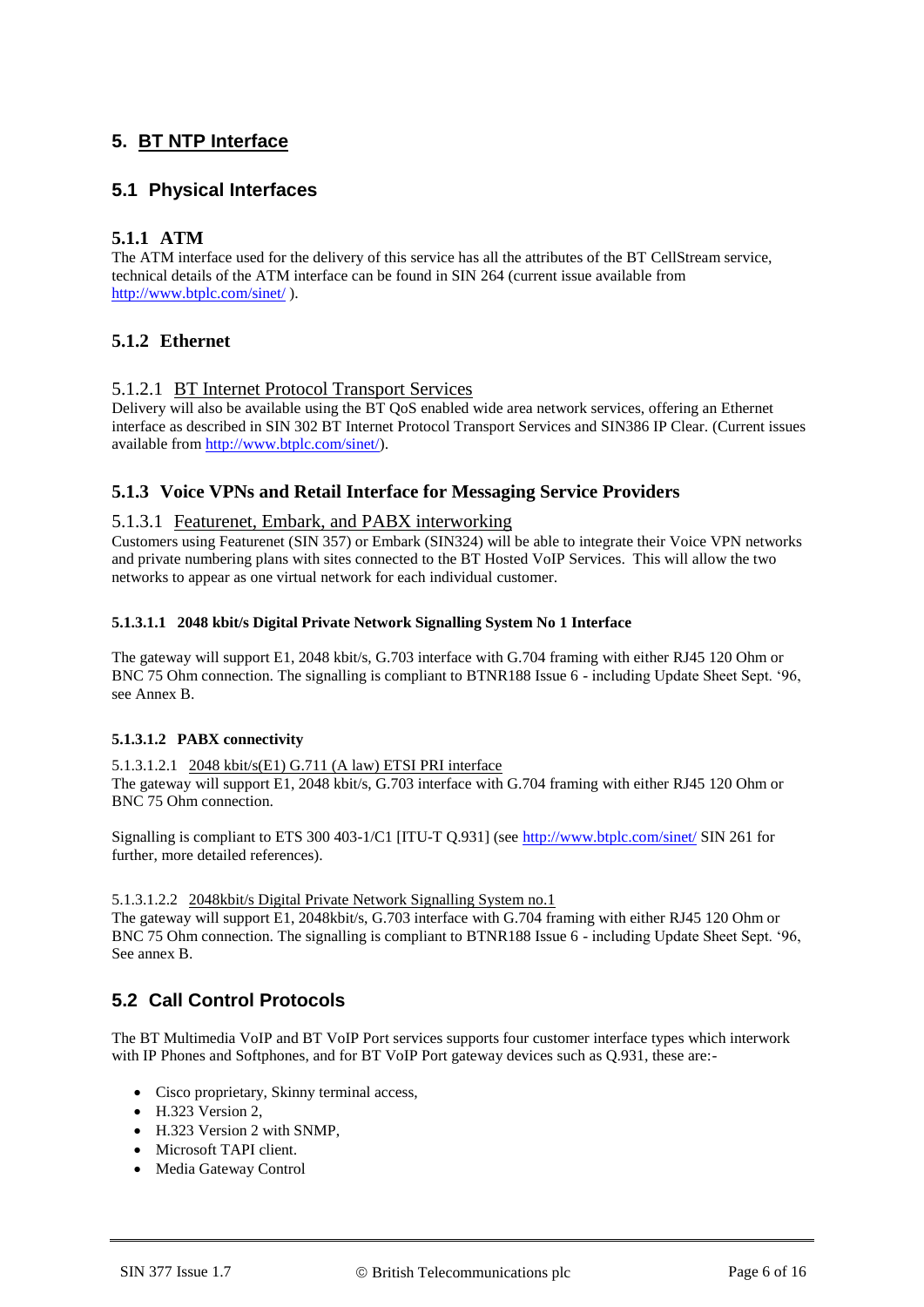## **5.2.1 Cisco Skinny Protocol**

The " Skinny terminal access" document (see doc refs) details the message set, and includes sample message sequence charts for registration and call control, the final part of this document is a description of the message set.

To allow other vendors to build equipment to work on the service, Cisco Systems have agreed to licence their Intellectual Property Rights on fair and reasonable terms to any applicant.

## **5.2.2 H.323**

H.323 is a sophisticated specification published by the ITU-T. It includes references to several further specifications relating to registration of end points, admission of calls to a network with the purpose of managing bandwidth, call status, multi-media call control, video and audio encoding, and the transport of information streams over the chosen physical layer.

This service will use the gatekeeper-routed model, whereby all calls will be signalled to the BT gatekeeper (Call Manager) for onward routing.

All calls will use the E.164 style of addressing. These addresses will be translated by the gatekeeper into the IP address of the called party.

As H.323 is an International standard there are many clients that are capable of using this service. However, their level of sophistication is considered to be uneven and consequently the BT Hosted VoIP service will only support simple call set up (see Table 1).

| <b>Station to Station Dialling</b> |  |
|------------------------------------|--|
| Caller ID – Number                 |  |
| Caller ID – Name                   |  |
| Direct Dialling Inward             |  |

#### **Table 1 H.323 Simple Call Set-up**

The H.323 documentation is published and can be found at

[http://www.itu.int/publications/telecom.htm -](http://www.itu.int/publications/telecom.htm#ITU-T Recommendations Online) ITU-T Recommendations Online

#### 5.2.2.1 H.323 between IP PBX/Gatekeeper and BT V&MPGateKeeper

- An IP PBX/GW and a BT V&MP GateKeeper, will view each other as peer H.323 entities. Therefore, neither the IP PBX/GW or the BT V&MP GateKeeper will be required to support the RAS procedures across this interface, as defined in the ITU-T Recommendation H.225.
- Both the IP PBX/GW and the BT V&MP GateKeeper will use the Gatekeeper routed model when initiating H.225 call signalling, as defined in H.323v2 section 7.3.1.
- Both the IP PBX/GW and the BT V&MP GateKeeper will keep the Call Signalling Channel open for the duration of the call, as defined H.323v2 section 7.3.1.
- Both the IP PBX/GW and the BT V&MP GateKeeper will ensure that H.245 Control Channel messages are routed between themselves, as defined H.323v2 section 7.3.2 and not directly between the endpoints.

#### 5.2.2.2 H.323 Call Establishment

- The call establishment procedures will be as defined in H323v2 Figure 24. Routing is performed via the E.164 Called Party number analysis. *Note:- As is normal practice in private networks; private network Gatekeepers will have a numbering plan covering internal/local extensions, and for the BT V&MP Gatekeeper (public network). Calls not deliverable within the private network will be passed to the BT V&MP Gatekeeper for processing.*
- Consequently, this SIN does not require the use of RAS procedures between the IP PBX/GW and the BT Gatekeeper. Therefore, the LRQ/LCF messages are not required.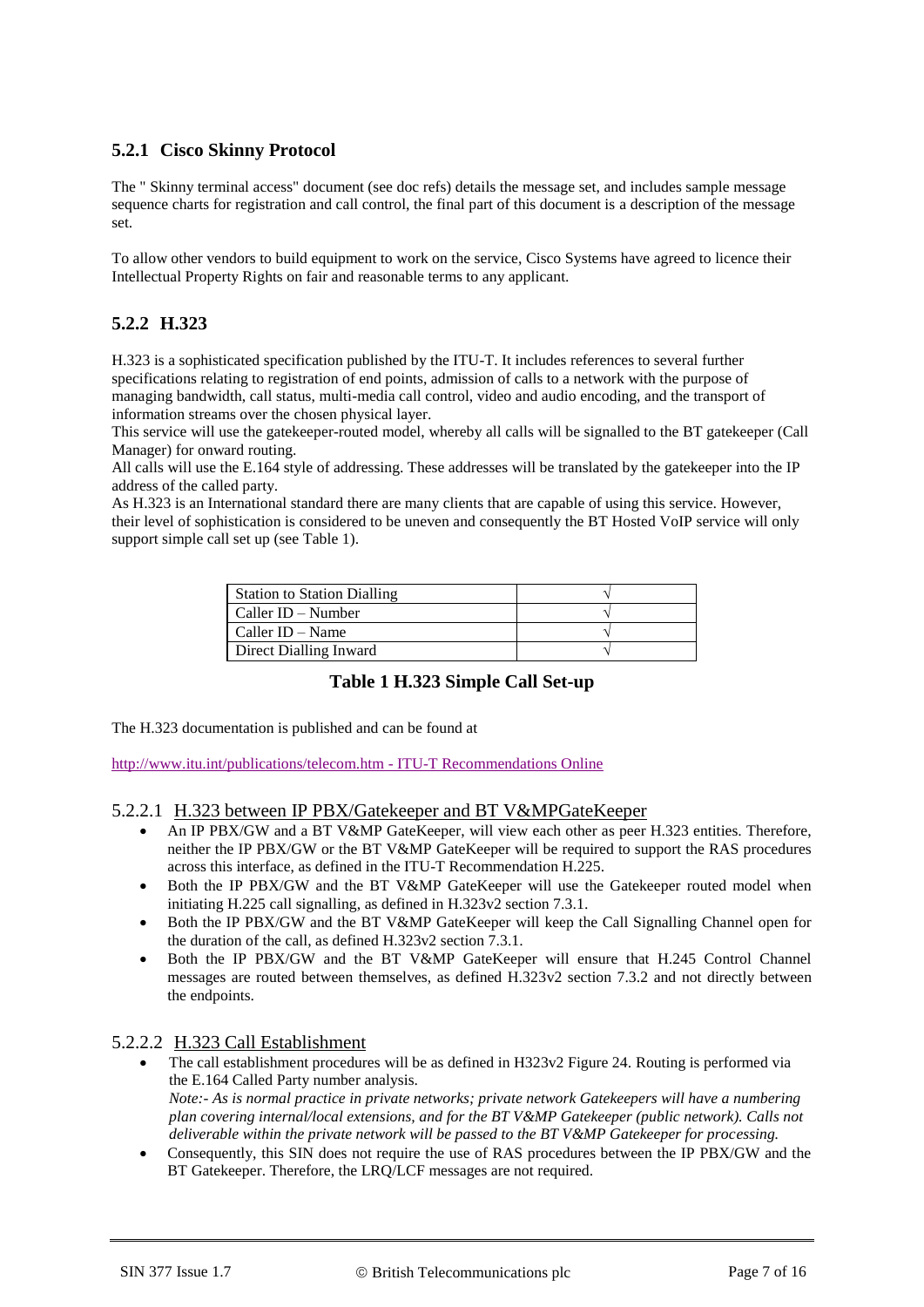## **5.2.3 H.323 Version 2 with SNMP**

It is planned to also offer a managed primary rate (E1) Q.931 interface that allows a customer sited PBX to be included in the customer network environment.

Management will be carried out using SNMP, IETF RFC 1902. SNMP is an IETF RFC, SNMPv2 is described in RFC 1902, "SNMP is an application-layer protocol that facilitates the exchange of management information between network devices - and is part of the Transmission Control Protocol/Internet Protocol (TCP/IP) protocol suite."

## **5.2.4 Microsoft TAPI**

The client software supplied with this product uses the MICROSOFT ™ Telephony Application Programmers Interface (TAPI) architecture. The multi-media client running on the user's PC is able to make and receive voice and video calls, and in conjunction with NetMeeting can share documents (ref. H.323 and T.120). It is also possible to use the multi-media client to exercise third party control over an associated IP telephone.

Remote terminal services can be created by third parties using the TAPI interface.

## <span id="page-7-0"></span>**5.2.5 Media Gateway Control**

Media Gateway Control Protocol is used to control the customer premise located Voice Gateway router. In conjunction with MGCP, SCTP (DUA classes 0 and 1) are used to backhaul DPNSS signalling to and from the BT VMP Call Agent. These protocols are used to convey DPNSS messages end-to-end between PBXs connected to customer premise Voice Gateway routers. These gateways need to be compliant to the following specifications. See Fig. 1 for location of the Voice Gateway.

> Media Gateway Control Protocol (MGCP) v1.0: RF3435 <http://www.zvon.org/tmRFC/RFC3435/Output/index.html>

Stream Control Transmission Protocol (SCTP): RFC2960<http://www.ietf.org/rfc/rfc2960.txt> DUA classes 0 and 1<http://www.ietf.org/internet-drafts/draft-ietf-sigtran-dua-05.txt>

Annex B describes the compliance to DPNSS BTNR 188 provided by the BT VoIP Port using MGCP v1.0

# **5.3 Voice and Fax**

Voice will be conveyed by the Real Time Protocol (RTP) see IETF RFC 1889. Voice codecs conforming to G.711 and G.729 will be supported codecs. Group 3 Fax machines will be supported via Gateways (BT VoIP Port product) using the IT-U T.38 protocol.

## **6. Customer Data Network, QoS requirements**

The BT Hosted VoIP products allow customers to converge their voice and data on to a single network. To support real-time voice and multimedia on the BT Hosted VoIP services, there are a number of requirements on the LAN / WAN infrastructure, which are:

- end-to-end delay less than 60ms
- packet loss less than 1%
- packet delay variation of less than  $+/-10$ ms (i.e. packet delay within 10ms of the average)

Exceeding these parameters is likely to cause speech degradation, and it is therefore important that a suitable LAN / WAN infrastructure is in place.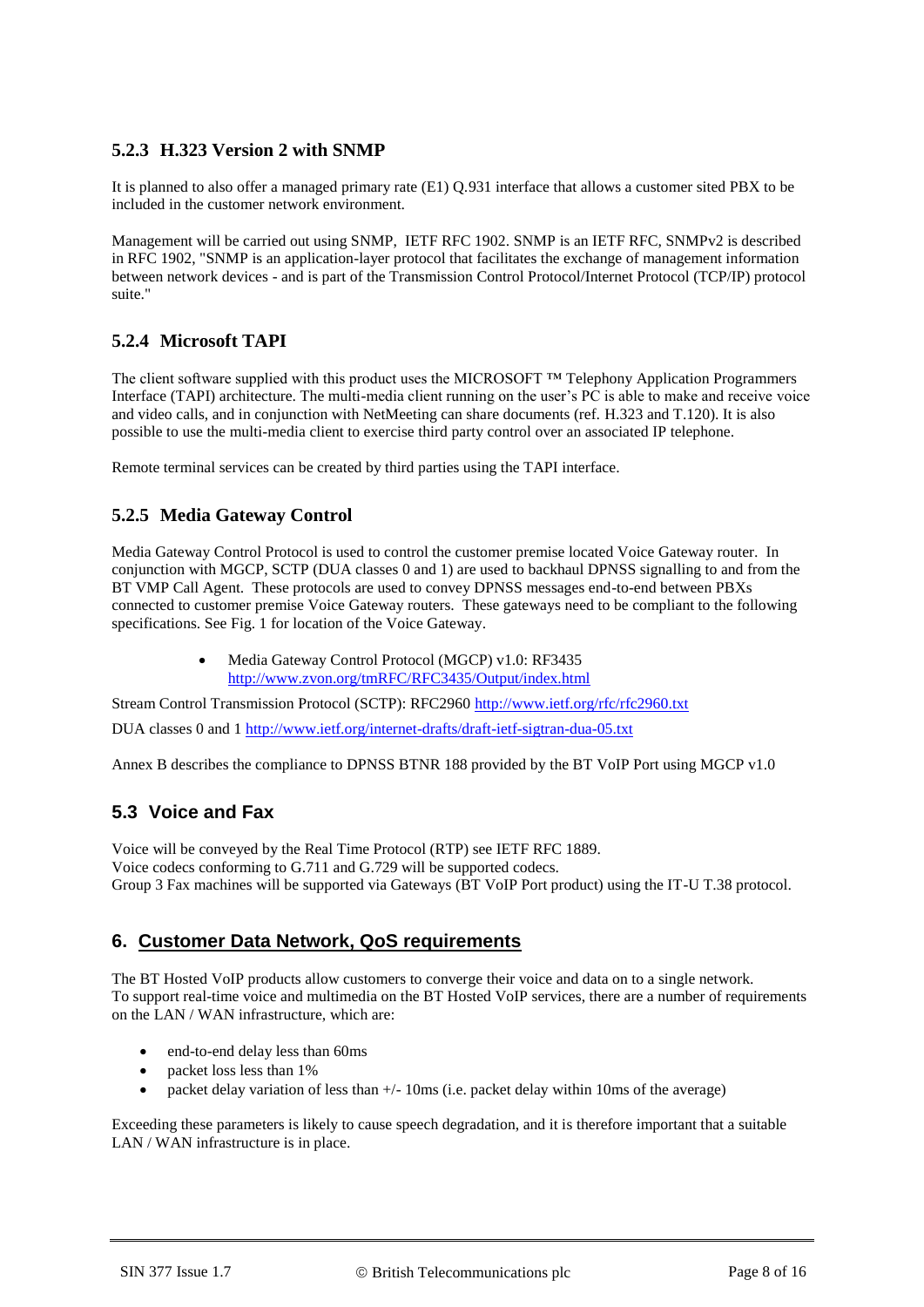Due to the diversity of customer's data infrastructure it is not possible to give generic requirements. BT offers a process for interested customers, which includes two stages of assessment of the LAN and WAN.

The first stage will be a paper-based health-check that will be made available, without charge, to allow customers to assess the suitability of their existing infrastructure. This will indicate any major issues, and provide indicative requirements for any alterations to their network. Information discussing QoS requirements can be found at [http://www.cisco.com/univercd/cc/td/doc/product/voice/ip\\_tele/avvidqos/index.htm](http://www.cisco.com/univercd/cc/td/doc/product/voice/ip_tele/avvidqos/index.htm)

The second stage will be a physical assessment, providing a more detailed assessment report, and recommending alterations where necessary. This will be a chargeable option.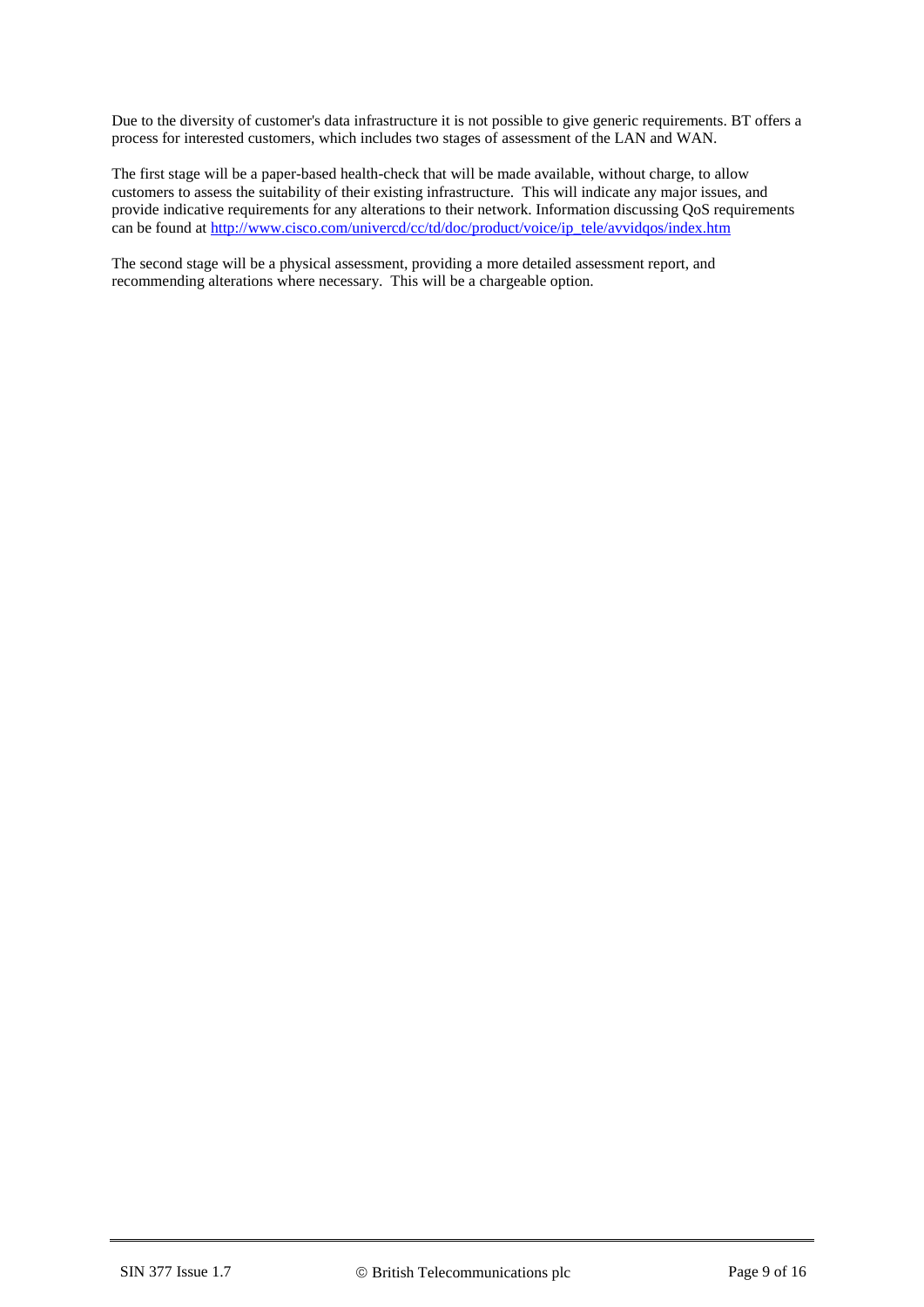# **7. Features and Functionality**

#### **7.1 Multimedia**

Multimedia, in the context of this service, is defined to include the following real time end-to-end services:

| * Video            | * Whiteboarding       | * File Transfer |
|--------------------|-----------------------|-----------------|
| * Document Sharing | * Application Sharing |                 |

"Document sharing" and "Application sharing" are also referred to as "Data Collaboration" services. It is envisaged that all these services require software on the PC / laptop. Video will require additional hardware (PC camera). Multimedia will only be available, to those users who are subscribed to the service.

## **7.2 Service Features and Functionality**

| <b>Functionality</b>                              | <b>Cisco Skinny</b><br>Protocol | H.323<br>Protocol |             |
|---------------------------------------------------|---------------------------------|-------------------|-------------|
|                                                   | Soft Phone*<br><b>IP Phone</b>  |                   | Soft Phone* |
| Call Forward - Busy                               |                                 |                   |             |
| Call Forward - No Answer                          |                                 |                   |             |
| Call Forward - Unconditional                      |                                 | V                 |             |
| Call Hold and Retrieve                            |                                 |                   |             |
| Call Park                                         |                                 |                   |             |
| Call Pickup Group - Directed                      |                                 | V                 |             |
| Call Pickup Group - Universal                     |                                 | V                 |             |
| Call Status per Line - State, Duration, Number    |                                 | V                 |             |
| Call Transfer - Blind                             |                                 | V                 |             |
| Call Transfer - Supervised                        |                                 | V                 |             |
| Call Waiting / Retrieve                           |                                 | N                 |             |
| Caller ID - Name                                  |                                 |                   |             |
| Caller ID - Number                                |                                 | $\sqrt{}$         |             |
| <b>Centralised Configuration</b>                  |                                 | N                 |             |
| Click to Dial from Web Browser                    |                                 |                   |             |
| Data Collaboration, White Boarding, File Transfer | √**                             |                   |             |
| Direct Dialling Inward                            |                                 | V                 |             |
| (Internal versus External)<br>Distinctive Ringing |                                 | V                 |             |
| Distinctive Ringing per Phone                     |                                 |                   |             |
| Hands-free Full Duplex Speakerphone               |                                 | V                 |             |
| HTML Help Access from Phone                       |                                 | V                 |             |
| Message Indicator                                 |                                 | V                 |             |
| Multi-Line Support                                |                                 | N                 |             |
| Network based Voice messaging                     |                                 | V                 |             |
| Privacy                                           |                                 |                   |             |
| OoS Statistics available at the Phone             |                                 |                   |             |
| Single Directory Number for Multiple Phones       |                                 | V                 |             |
| <b>Speed Dialling</b>                             |                                 | V                 |             |
| <b>Station to Station Dialling</b>                |                                 | N                 |             |
| Video                                             | $\sqrt{***}$                    |                   |             |
| Voice Mail Integration                            |                                 |                   |             |

\* Soft Phones are PC based client implementations that allow the use of a PC as an integrated computing / voice communications package.

\*\* IP Phone needs a softphone controlling the IP Phone

\*\*\* With suitable video-equiped IP Phone

#### **Table 2 Service Features and Functionality**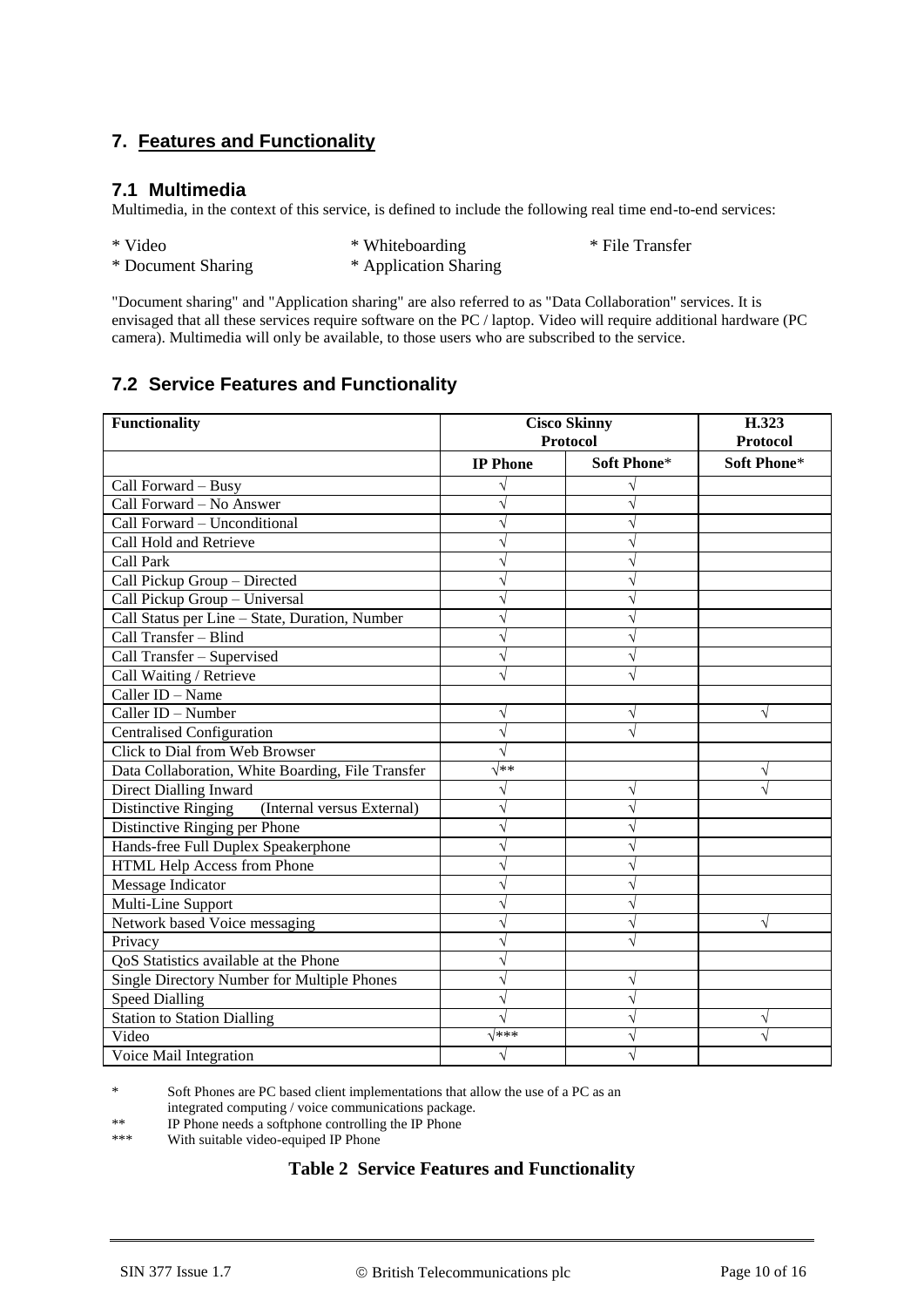# **8. Document References**

| <b>Document Ref.</b>                                                                                                                                     | <b>Document Title</b>                                                                                      |             |  |
|----------------------------------------------------------------------------------------------------------------------------------------------------------|------------------------------------------------------------------------------------------------------------|-------------|--|
| <b>BTNR188</b>                                                                                                                                           | DPNSS Digital Private Network Signalling System No. 1. - Issue 6<br>including Update Sheet Sept. '96       | <b>BT</b>   |  |
| <b>SIN 261</b>                                                                                                                                           | BT ISDN 2e and ISDN 30e Services using full ETSI Call Control                                              | <b>BT</b>   |  |
| <b>SIN 264</b>                                                                                                                                           | <b>BT CellStream Service Description</b>                                                                   | <b>BT</b>   |  |
| <b>SIN 324</b>                                                                                                                                           | <b>Featurenet Embark Service Description</b>                                                               | <b>BT</b>   |  |
| <b>SIN 357</b>                                                                                                                                           | BT Featurenet <sup>™</sup> Service Description                                                             | <b>BT</b>   |  |
| Skinny terminal<br>access                                                                                                                                | Cisco proprietary, Call Management Protocol                                                                | Cisco       |  |
| <b>RFC 1889</b>                                                                                                                                          | RTP: A Transport Protocol for Real-Time Applications                                                       | <b>IETF</b> |  |
| <b>RFC 1902</b>                                                                                                                                          | <b>IETF</b>                                                                                                |             |  |
| <b>RFC 3435</b>                                                                                                                                          | MGCP 1.0 - Media Gateway Control Protocol                                                                  | <b>IETF</b> |  |
| G.711                                                                                                                                                    | <b>ITU</b>                                                                                                 |             |  |
| G.729<br>Recommendation G.729 (03/96) - C source code and test vectors for<br>implementation verification of the G.729 8 kbit/s CS-ACELP speech<br>coder |                                                                                                            | <b>ITU</b>  |  |
| H.323<br>Recommendation H.323 (11/00) - Packet-Based Multimedia<br><b>Communications Systems</b>                                                         |                                                                                                            | <b>ITU</b>  |  |
| Q.931                                                                                                                                                    | Recommendation Q.931 (05/98) - ISDN user-network interface layer<br>3 specification for basic call control | <b>ITU</b>  |  |
| T.38                                                                                                                                                     | Procedures for real-time Group 3 facsimile communication over IP<br>networks                               |             |  |
| T.120                                                                                                                                                    | Recommendation T.120 (07/96) - Data protocols for multimedia<br>conferencing                               |             |  |

These documents may be obtained from the following sources:

| BT          | http://www.btplc.com/sinet/                                                                      |
|-------------|--------------------------------------------------------------------------------------------------|
| Cisco       | -Andy Oldfield on aoldfield@cisco.com or Tel +44 (0)20 8824-4048                                 |
|             | OR                                                                                               |
|             | -contact Cisco General enquiries Tel +44 (0)208 824 1000 request UK Voice Technology Group prime |
| <b>IETF</b> | Http://www.ietf.org                                                                              |
| <b>ITU</b>  | Http://www.itu.org or                                                                            |
|             | Http://www.itu.int/publications/telecom.htm - ITU-T Recommendations Online                       |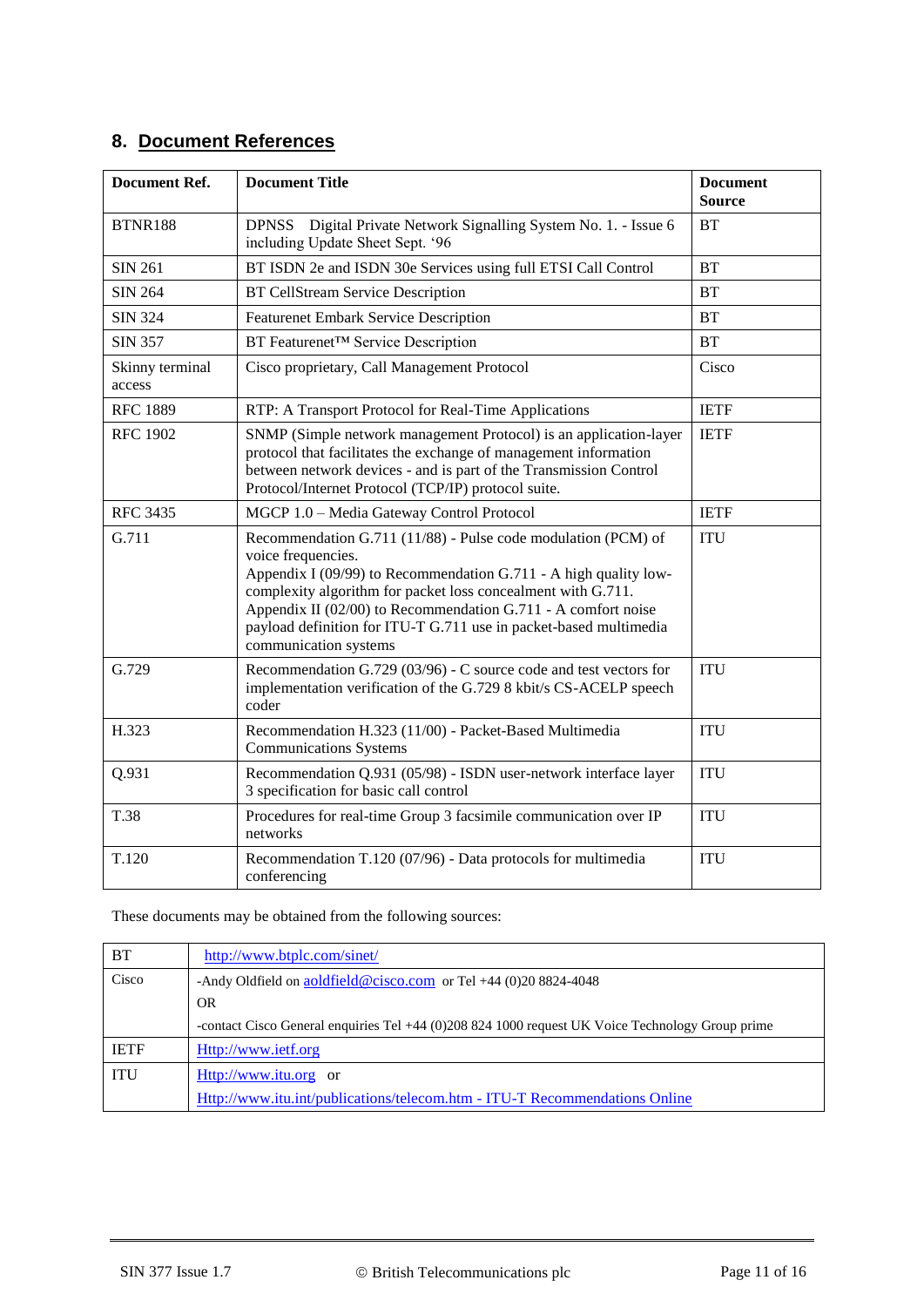# **9. History**

| Issue 1        | 12 February 2001 | First Published.                                                                                                       |  |  |
|----------------|------------------|------------------------------------------------------------------------------------------------------------------------|--|--|
| $I$ ssue $1.1$ | 04 April 2001    | Addition of section 6, QoS requirements.                                                                               |  |  |
| $I$ ssue $1.2$ | 24 July 2001     | Support for Featurenet / Embark / PABX interworking & additions to<br>clarify the interworking ability of the service. |  |  |
| $Issue$ 1.3    | 12 July 2002     | Addition of sections $5.2.2.1 \& 5.2.2.2$<br>Figs $1 \& 2$ updated to show IP PBXs in customer environment.            |  |  |
| $I$ ssue $1.4$ | 15 January 2003  | Modification to Cisco contact details in section 8.1.                                                                  |  |  |
| $I$ ssue $1.5$ | 3 July 2003      | Introduction of Media Gateway Control Protocol & T.38 support.                                                         |  |  |
|                |                  | Brand name and editorial changes.                                                                                      |  |  |
| $I$ ssue 1.6   | 26 August 2005   | Update MGCP spec, refresh references, and update DPNSS annex.                                                          |  |  |
| $I$ ssue 1.7   | <b>July 2015</b> | Change SINet site references from http://www.sinet.bt.com to<br>http://www.btplc.com/sinet/                            |  |  |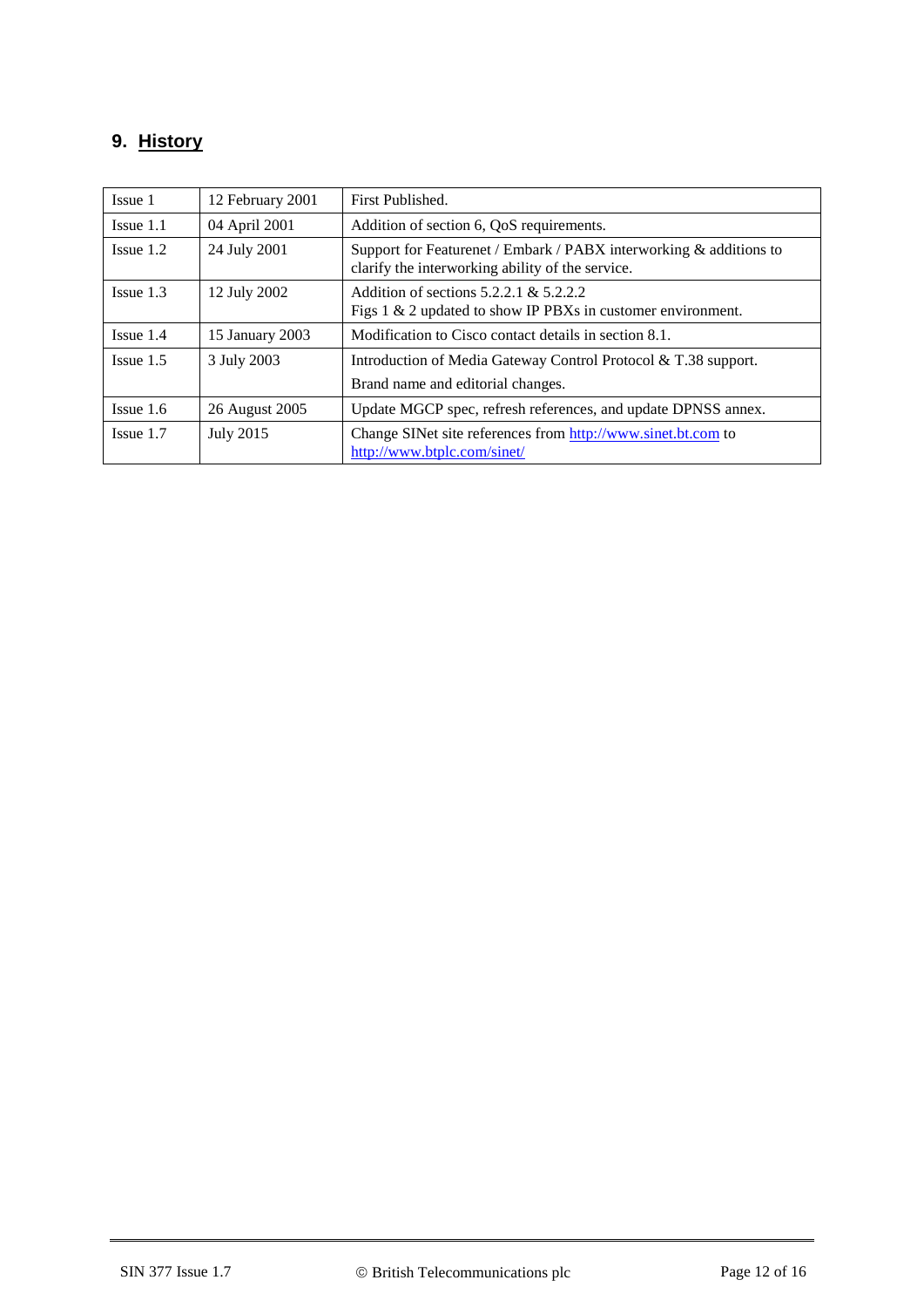# **Annex A: Interworking Functionality**

The service supports both H.323 V2 and Cisco Skinny protocol. The information below illustrates the features and functionality available and supported for the Service:-



# **Figure 2 Interworking Functionality, Call Paths**

Call path A:- This call path allows IP based users to interwork (at a voice level, not multimedia) with users on TDM based PABXs used by the same company, this facilitates integration of systems as companies upgrade their systems.

Call path B :- This call path allows interworking of IP based users between company A and company B, the level of interworking depends upon the terminal equipment used, it is limited to the functionality indicated in Table 2 Service Features and Functionality under the column "H.323 protocol".

Call path C :- This call path allows users access to PSTN services and users.

In the above diagram a "Company" could be single-sited or multi-sited.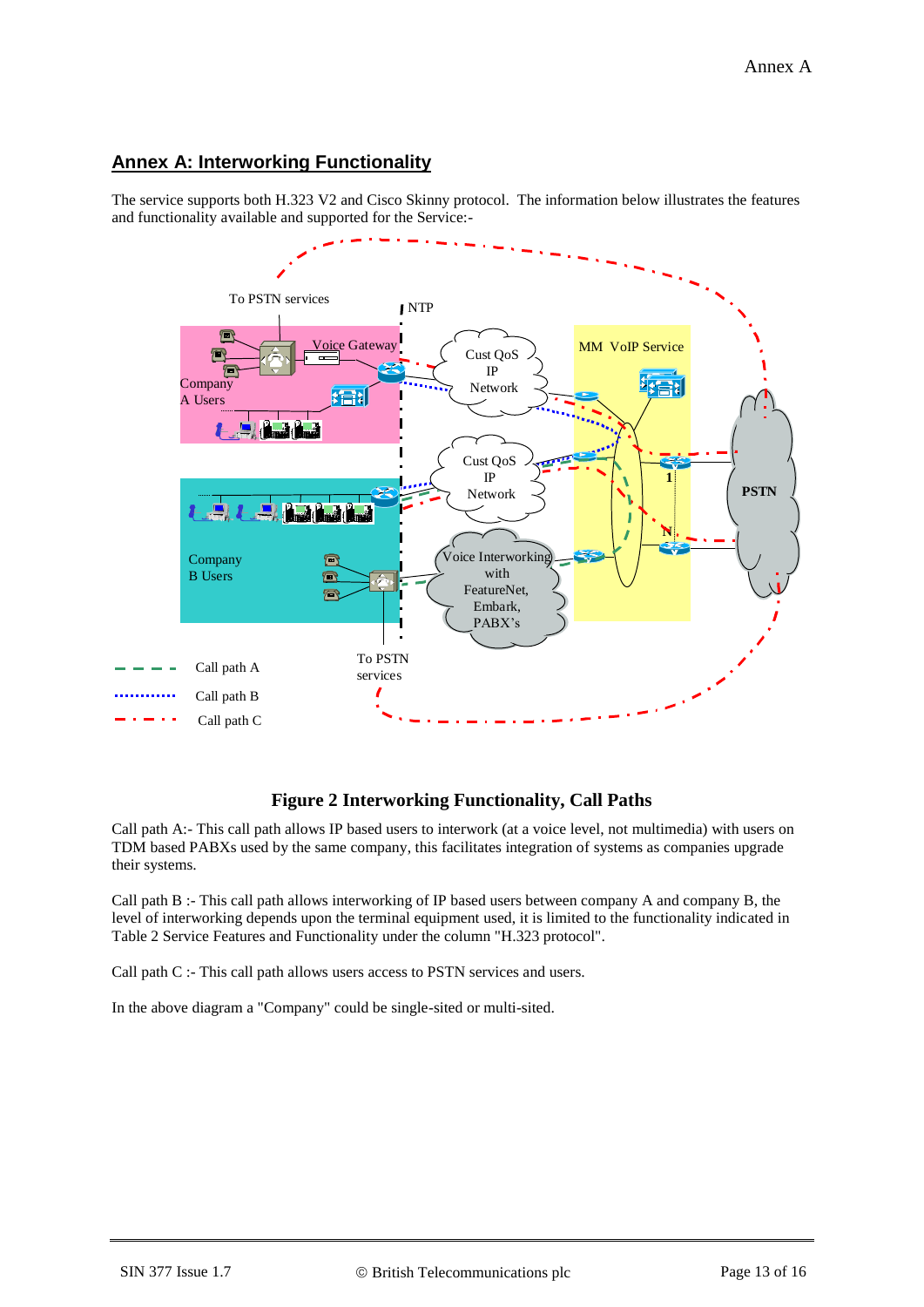| <b>On-net Calling</b><br>(call path A)           | On-net (IP) calls can be made to other users within the<br>customers network, <i>i.e.</i> within customer B.<br>These calls utilise the feature-sets (Table 2) that are<br>implemented through the use of the Cisco Skinny or<br>H.323 protocols.<br>This can include voice calls to a PABX whose<br>numbering plan is integrated with the service,<br>functionality for these calls is then limited to that<br>shown in Table 1.                                            |
|--------------------------------------------------|------------------------------------------------------------------------------------------------------------------------------------------------------------------------------------------------------------------------------------------------------------------------------------------------------------------------------------------------------------------------------------------------------------------------------------------------------------------------------|
| <b>Extra-net Calling</b><br>(call path B)        | Extra-net (IP) calls can be made to other users within<br>other customer's networks connected to the "BT"<br>Hosted VoIP Service" network, <i>i.e.</i> between customer<br>A and customer B. These calls utilise the feature-sets<br>(Table 2) that are implemented through the use of the<br>H.323 protocol                                                                                                                                                                 |
| <b>Off-net Calling</b><br>$\text{(call path C)}$ | Full PSTN break-in and breakout is available as part<br>of the service, i.e. from customer A or B to or from the<br>PSTN. All IP phones have an E.164 number allocated<br>to them that is dial-able by any telephony user<br>These calls utilise the feature-sets (Table 1) that are<br>implemented through the use of the H.323 protocol.<br>Calls to the PSTN are voice services only, the multi-<br>media aspects of H.323 are not currently supported<br>within the PSTN |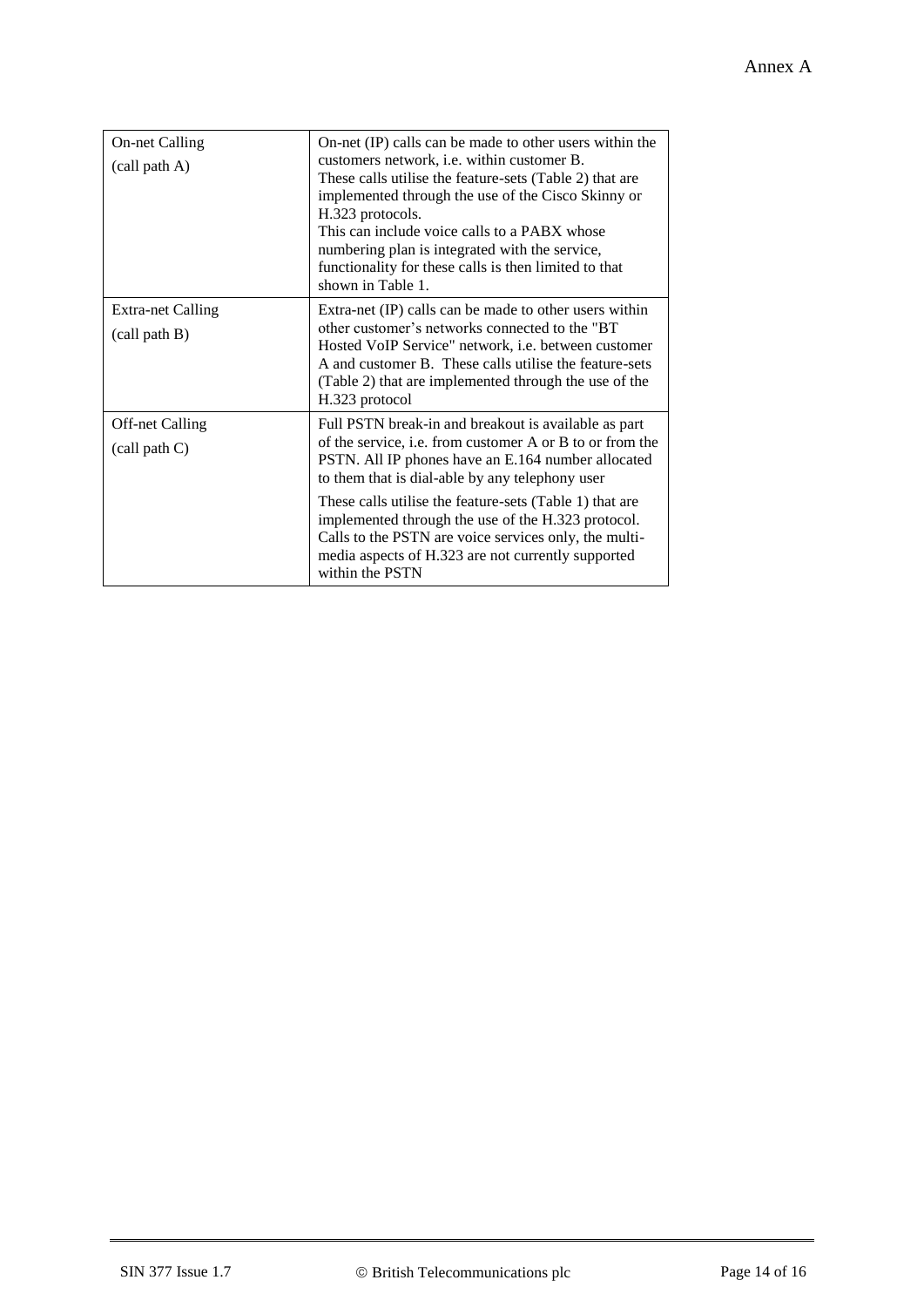# **Annex B: BT VoIP Port DPNSS Conformance to BTNR 188**

The table below indicates feature support for PBXs connected via customer premise gateways to VoIP Port.

- Column 3 a PBX E1 interface supporting DPNSS connected to a customer gateway and then onward using VoIP Port protocol MGCP (see para. [5.2.5\)](#page-7-0) via a WAN (and VoIP Port Call Agent) to another customer gateway and PBX.
- Column 4 As above but interworking via a gateway to Featurenet (See SIN357).
- Column 5 As above to PSTN
- Column 6 As above from a PBX connected via a gateway to BT VoIP Port and onward via a WAN to a BT Multimedia VoIP termination.

| Chapter         | <b>Feature Name</b>                | PBX to PBX                | PBX to<br><b>FN5000</b>   | PBX to<br><b>PSTN</b>   | PBX to MMVoIP          |
|-----------------|------------------------------------|---------------------------|---------------------------|-------------------------|------------------------|
| $1 - 5$         |                                    | $\mathbf C$               | $\mathbf C$               | $\mathbf{C}$            | $\mathbf C$            |
| 6               | Simple Telephony Call              | $\overline{\mathbf{C}}$   | $\overline{\mathbf{C}}$   | $\overline{\mathbf{C}}$ | $\mathbf C$            |
| $\overline{7}$  | Data Call                          | NS <sup>1</sup>           | NS <sup>1</sup>           | NS <sup>1</sup>         | NS <sup>1</sup>        |
| $\overline{8}$  | Swap                               | NS <sup>1</sup>           | NS <sup>1</sup>           | NS <sup>1</sup>         | NS <sup>1</sup>        |
| $\overline{9}$  | Call Back When Free                | $\overline{\mathbf{C}}$   | $\mathbf C$               | $\overline{\text{NS}}$  | $\overline{\text{NS}}$ |
| 10              | <b>Executive Intrusion</b>         | $\mathbf C$               | $\mathbf C$               | <b>NS</b>               | NS                     |
| 11              | Diversion                          | $\overline{\bf C}^2$      | PC <sup>8</sup>           | $\overline{PC}^5$       | $PC^5$                 |
| 12              | Hold                               | $\overline{\mathbf{c}}$   | $\overline{\mathbf{C}}$   | $\overline{\mathbf{C}}$ | $\overline{C}$         |
| 13              | <b>Three Party</b>                 | $\mathbf{C}^2$            | $\overline{c}$            | PC <sup>6</sup>         | $\mathbf C$            |
| 14              | Call Offer                         | $\overline{\mathbf{C}}$   | $\overline{\mathbf{C}^8}$ | <b>NS</b>               | PC <sup>9</sup>        |
| 15              | Non Specified Information          | $\overline{c}$            | $\overline{PC}^8$         | <b>NS</b>               | <b>NS</b>              |
| 16              | Service Independent Strings        | $\overline{\mathbf{c}}$   | PC <sup>8</sup>           | <b>NS</b>               | $\overline{\text{NS}}$ |
| $\overline{17}$ | Call Waiting                       | $\overline{\mathbf{C}}$   | $\overline{\text{NC}^8}$  | <b>NS</b>               | $PC^{10}$              |
| 18              | <b>Bearer Service Selection</b>    | NS <sup>1</sup>           | NS <sup>8</sup>           | <b>NS</b>               | <b>NS</b>              |
| $\overline{19}$ | <b>Route Optimisation</b>          | $\textbf{C}^{\textbf{2}}$ | $\mathbf C$               | $\textbf{C}^{13}$       | $\overline{\text{NS}}$ |
| 20              | <b>Extension Status</b>            | $\mathbf C$               | <b>NS</b>                 | <b>NS</b>               | <b>NS</b>              |
| $\overline{21}$ | <b>Controlled Diversion</b>        | $\overline{\mathbf{c}}$   | $\overline{\text{NC}}$    | $\overline{\text{NS}}$  | $\overline{\text{NS}}$ |
| 22              | Redirection                        | $\overline{\mathbf{C}}$   | $\mathbf{C}^8$            | <b>NS</b>               | $\overline{\text{NS}}$ |
| 23              | Series Call                        | $\overline{\mathbf{C}}$   | NC <sup>8</sup>           | <b>NS</b>               | NS                     |
| 24              | Three Party Takeover               | $\mathbf C$               | NS                        | <b>NS</b>               | NS                     |
| 25              | Night Service                      | $\overline{\mathbf{C}^2}$ | NC <sup>8</sup>           | <b>NS</b>               | PC <sup>11</sup>       |
| 26              | <b>Centralised Operator</b>        | $\overline{\mathbf{C}}$   | PC                        | <b>NS</b>               | $PC^{12}$              |
| $\overline{27}$ | <b>Traffic Channel Maintenance</b> | $\overline{\text{NS}}$    | $\overline{\text{NS}}$    | $\overline{\text{NS}}$  | $\overline{\text{NS}}$ |
| $\overline{28}$ | <b>Remote Alarm Reporting</b>      | $\mathbf C$               | NC                        | NS                      | $\overline{\text{NS}}$ |
| 29              | Add-On Conference                  | $\overline{\mathbf{C}}$   | NC <sup>8</sup>           | $\overline{\text{NS}}$  | $\overline{C}^{14}$    |
| 30              | Time Synchronisation               | $\overline{c}$            | <b>NS</b>                 | <b>NS</b>               | $\overline{\text{NS}}$ |
| $\overline{31}$ | Call Back When Next Used           | $\overline{\mathbf{c}}$   | $\overline{\text{NS}}$    | $\overline{\text{NS}}$  | $\overline{\text{NS}}$ |
| $\overline{32}$ | Do Not Disturb                     | $\overline{\mathbf{C}}$   | <b>NS</b>                 | <b>NS</b>               | NS                     |
| $\overline{33}$ | Remote Registration of Diversion   | $\overline{\mathbf{c}}$   | <b>NS</b>                 | <b>NS</b>               | <b>NS</b>              |
| 34              | Remote Registration of DND         | $\overline{\mathbf{c}}$   | $\overline{\text{NS}}$    | $\overline{\text{NS}}$  | $\overline{\text{NS}}$ |
| $\overline{35}$ | Priority Breakdown                 | NS <sup>3</sup>           | <b>NS</b>                 | <b>NS</b>               | $\overline{\text{NS}}$ |
| 36              | <b>Call Back Messaging</b>         | $\mathbf C$               | <b>NS</b>                 | <b>NS</b>               | <b>NS</b>              |
| $\overline{37}$ | Loop Avoidance                     | NS <sup>4</sup>           | <b>NS</b>                 | <b>NS</b>               | <b>NS</b>              |
| $\overline{38}$ | <b>Forced Release</b>              | $\overline{c}$            | <b>NS</b>                 | $\overline{\text{NS}}$  | $\overline{\text{NS}}$ |
| $\overline{39}$ | <b>Text Message</b>                | $\overline{\mathbf{C}}$   | <b>NS</b>                 | $\overline{\text{NS}}$  | $\overline{\text{NS}}$ |
| 40              | <b>Charge Reporting</b>            | $\overline{\mathbf{c}}$   | <b>NS</b>                 | <b>NS</b>               | <b>NS</b>              |
| 41              | <b>Network Address Extension</b>   | $\mathbf C$               | <b>NS</b>                 | <b>NS</b>               | <b>NS</b>              |
| 42              | Call Park                          | $\overline{\mathbf{c}}$   | <b>NS</b>                 | <b>NS</b>               | <b>NS</b>              |
| 43              | Call Distribution                  | $\overline{\mathbf{C}}$   | <b>NS</b>                 | <b>NS</b>               | $\overline{\text{NS}}$ |
| $\overline{44}$ | Route Capacity Control             | <b>NS</b>                 | <b>NS</b>                 | <b>NS</b>               | $\overline{\text{NS}}$ |